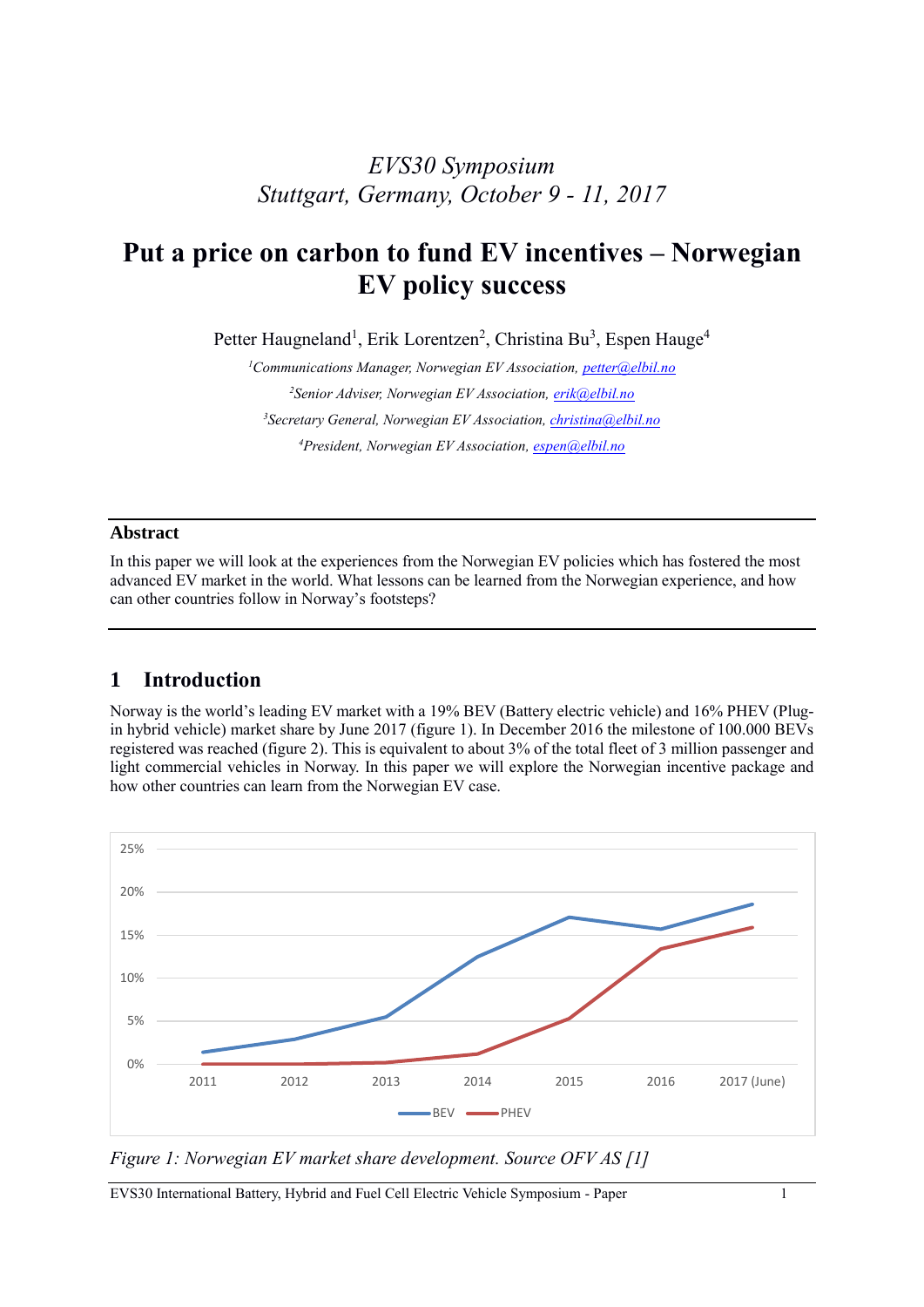

*Figure 2: Norwegian EV fleet development. Source: Norwegian Public Roads Administration [2] and OFV AS [1].*

Many of the Norwegian EV incentives date back to the 1990s (Table 1), but the EV market didn't really evolve before the introduction of the modern age BEVs spearheaded by the introduction of Mitsubishi i-MiEV in 2010 and Nissan LEAF in 2011. With a combined market share for BEVs and PHEVs reaching 35% by June 2017 the Norwegian market is the first market where plug-in vehicles are truly mainstream. This gives us unique user experiences, and provides the opportunity to get unrivalled experiences related to how the EV incentives are rated by real life EV users.

## **2 Historic development**

The Norwegian EV incentives started to evolve back in the 1990s (Table 1) as a mean to foster the incumbent Norwegian EV industry. However, in recent years, the Norwegian EV industry went out of business, and the main driver for the incentives has been climate and environmentally related issues.

| Incentives for zero emission cars                                   | Year      |
|---------------------------------------------------------------------|-----------|
| No purchase taxes (Average 10 000 Euros for petrol and diesel cars) | 1990      |
| Low annual road tax                                                 | 1996      |
| Exemption from road toll                                            | 1997      |
| Free municipal parking (revised in 2017, now decided locally)       | 1999      |
| 50 % reduced company car tax                                        | 2000      |
| Exemption from 25% VAT on purchase/leasing                          | 2001/2015 |
| Access to bus lanes                                                 | 2003      |
| Free access on state ferries                                        | 2009      |

*Table 1: Norwegian EV incentives development. Source: Norwegian EV Association [3].*

## **3 The corner stone of the Norwegian EV revolution**

As table 1 shows, Norway has a rather comprehensive EV policy package. This has without doubt been crucial to the EV market development. Different EV incentives have been introduced by shifting governments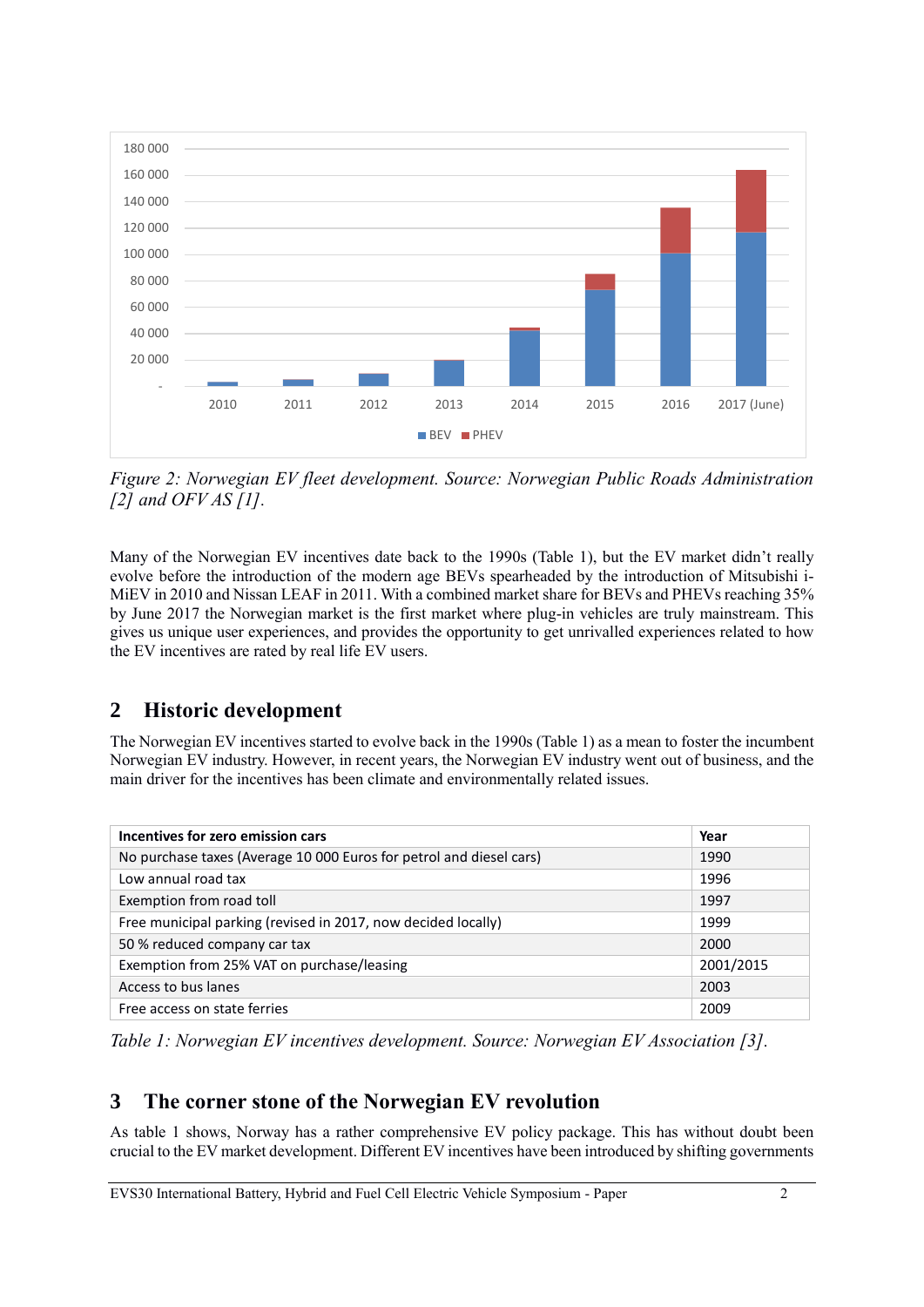and the EV policy have a strong support from all parties in parliament. This have made the Norwegian EV policy long term and predictable both for the market and the consumers.

But which EV polices are the most important ones from a user perspective? The Norwegian EV Associations yearly EV owners survey goes back to 2012 and gives an unrivalled insight into the minds and preferences of EV users. One of the key aspects of the survey relates to how the EV incentives are valued by the users (figure 3).



*Figure 3: Most important EV incentives according to Norwegian EV owners. Question: Select the 3 most important EV incentives. Source: Norwegian EV owners survey 2017[4].* 

The Norwegian experience shows the most important EV incentives is the tax breaks that makes EVs price competitive at the time of buying the car. Consumers react to economic incentives, and research indicates that the upfront cost is a stronger influencing factor in the buying decision than the total cost of ownership. For instance, C. Brand et al. uses a discount rate of 30% for the private car market [5]. This corresponds to how EV owners values the incentives (Figure 3).

Through several years, the most valued incentives have been the tax breaks. This also correlates with research from the Norwegian Institute of Transport Economics that finds that *"Policies that address the purchase price of a BEV are found to be most effective in the way that they contribute significantly to BEV market shares."* [6]. To further explain why this so we need to briefly outline the Norwegian taxation system for cars.

#### **4 The Norwegian car tax system**

The Norwegian car tax system is based on the polluter pays principle. The purchase tax for all new cars is calculated by a combination of weight,  $CO<sub>2</sub>$  and NOx emissions. The tax is progressive, making big cars with high emissions very expensive. For the last years the purchase tax has been adjusted gradually to have more emphasis on emissions and less on weight.

Below we have found some examples and compared different EV models with similar petrol models to illustrate how the Norwegian tax system makes EVs competitive in the market.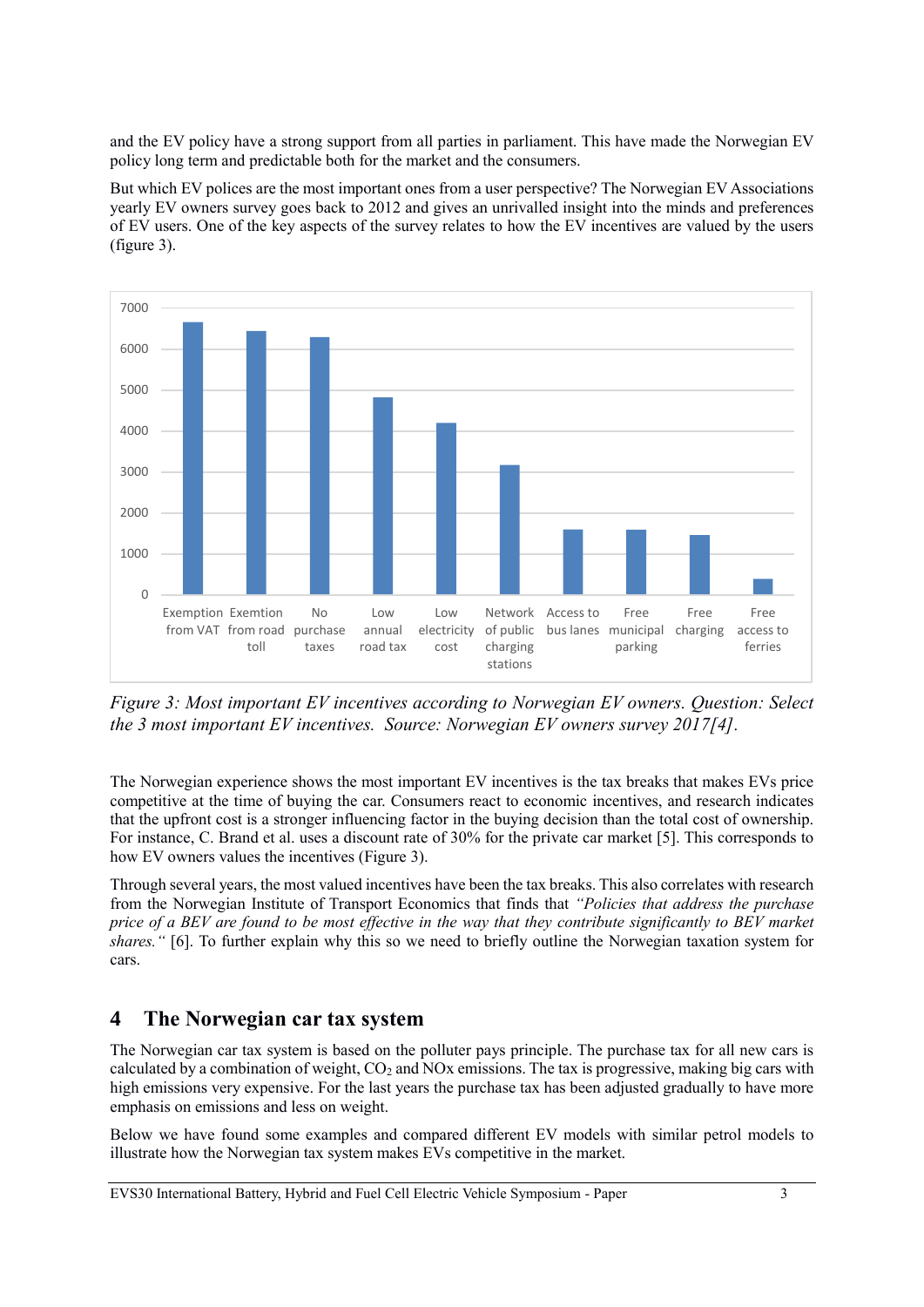| Audi A7                                 | <b>Tesla Model S</b>                    |
|-----------------------------------------|-----------------------------------------|
| 2,0 TFSI 252hk quattro aut              | 75D 4WD                                 |
| Import price: 319 464                   | Import price: 636 000                   |
| $CO2$ tax: 125 253 (157 g/km)           | $CO2$ tax: $0$                          |
| NOx tax: 1 525 (21.5 mg/km)             | $NOx$ tax $0$                           |
| Weight tax: 109 198 (1720 kg)           | Weight tax: $0(2109 \text{ kg})$        |
| Scrapping fee: 2 400                    | Scrapping fee: 2 400                    |
| 25% VAT: 139 460                        | 0 VAT                                   |
| Retail price: 697 300 NOK (73 017 Euro) | Retail price: 638 400 NOK (66 849 Euro) |

*Table 2: Norwegian price comparison between Audi A7 and Tesla Model S. Source: OFV AS [1].*

| <b>Volkswagen Golf</b>                  | Volkswagen e-Golf                       |
|-----------------------------------------|-----------------------------------------|
| 1,0 TSI 110hk Businessline              | Exclusive                               |
| Import price: 180 624                   | Import price: 259 900                   |
| $CO2$ tax: 31 827 (109 g/km)            | $CO2$ tax: $0$                          |
| NOx tax: 2 263 (31.9 mg/km)             | $NOx$ tax $0$                           |
| Weight tax: 21 526 (1162 kg)            | Weight tax: $0(1510 \text{ kg})$        |
| Scrapping fee: 2 400                    | Scrapping fee: 2 400                    |
| 25% VAT: 59 660                         | 0 VAT                                   |
| Retail price: 298 300 NOK (31 236 Euro) | Retail price: 262 300 NOK (27 466 Euro) |

*Table 3: Norwegian price comparison between Volkswagen Golf and e-Golf. Source: OFV AS [1].*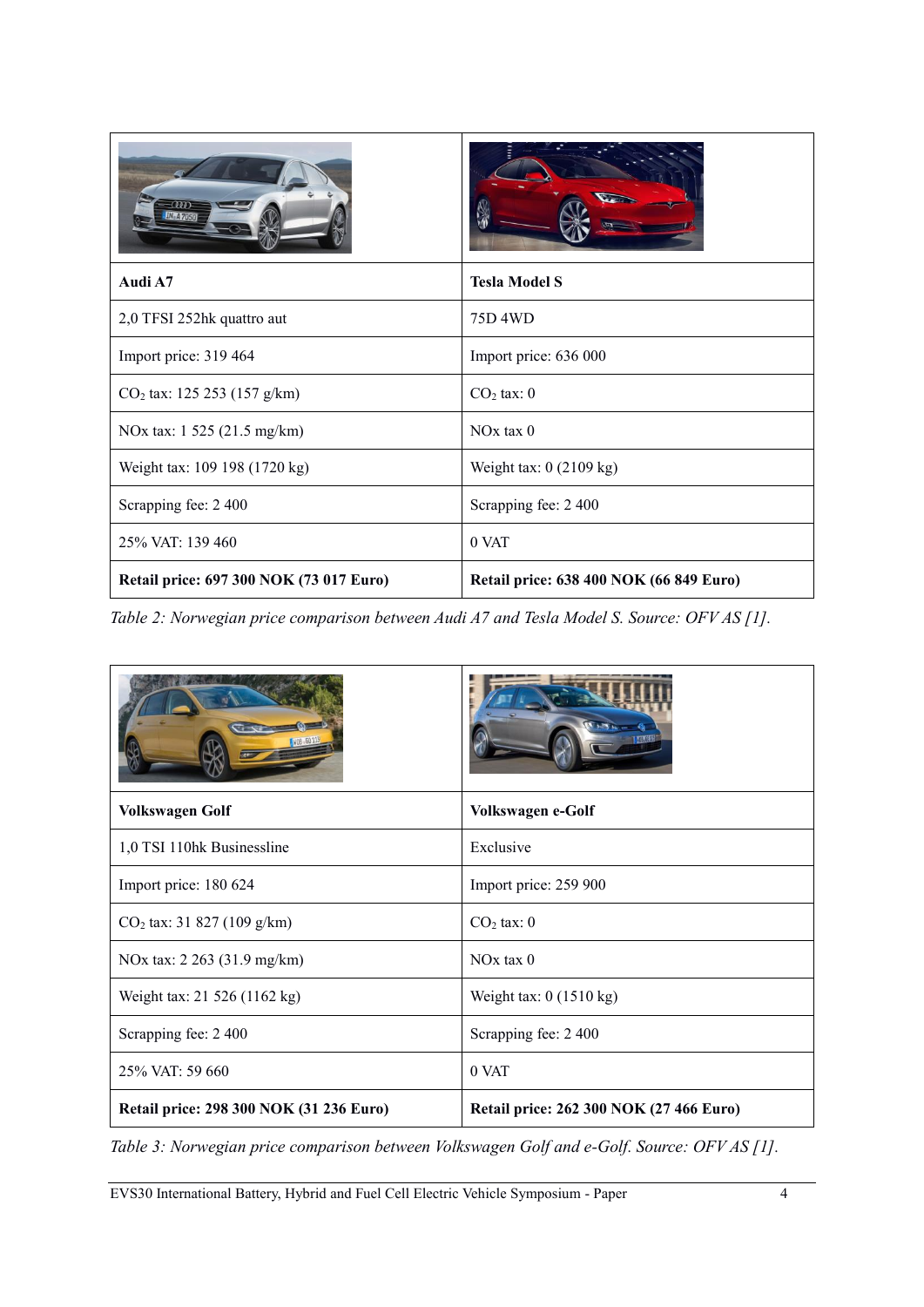| <b>Volkswagen Up!</b>                   | Volkswagen e-Up                                |
|-----------------------------------------|------------------------------------------------|
| 1,0 60hk BMT Beats up!                  | Exclusive                                      |
| Import price: 103 621                   | Import price: 188 100                          |
| $CO2$ tax: 19 209 (96 g/km)             | $CO2$ tax: $0$                                 |
| NOx tax: 1 276 (18 mg/km)               | $NOx$ tax $0$                                  |
| Weight tax: 13 494 (859 kg)             | Weight tax: $0(1139 \text{ kg})$               |
| Scrapping fee: 2 400                    | Scrapping fee: 2 400                           |
| 25% VAT: 35 000                         | 0 VAT                                          |
| Retail price: 175 000 NOK (18 325 Euro) | <b>Retail price: 190 500 NOK (19 947 Euro)</b> |

*Table 4: Norwegian price comparison between Volkswagen Up! and e-Up. Source: OFV AS [1].*

As you see, the progressive tax system makes most EV models cheaper to buy compared to a similar petrol model, even if the import price for EVs are much higher. This is the main reason why the Norwegian EV market is so successful compared to any other country.

The state income from the  $CO<sub>2</sub>$  purchase tax alone was about 3,5 billion NOK in 2016 with a total sale of 154 603 passenger cars. The cost of the tax incentives for 24 222 electric vehicles sold in Norway in 2016 is estimated to be well below the income. Even if the  $CO<sub>2</sub>$  tax is not directly earmarked to fund EV incentives, the total income of the tax is more than the cost of EV incentives with a 16% EV market share in 2016.

If other countries want to increase the market share for zero emission vehicles to reduce  $CO<sub>2</sub>$  emissions and local pollution, they could introduce a CO<sub>2</sub> tax on purchase similar to Norway's car tax system. Below is an illustrative example of a  $CO<sub>2</sub>$  tax system where you introduce a small fee based on the  $CO<sub>2</sub>$  emission of the car. The fee per gram  $CO<sub>2</sub>$  is gradually increased.

The level of tax for polluting cars and subsidy for zero emission cars can be adjusted following the market developments.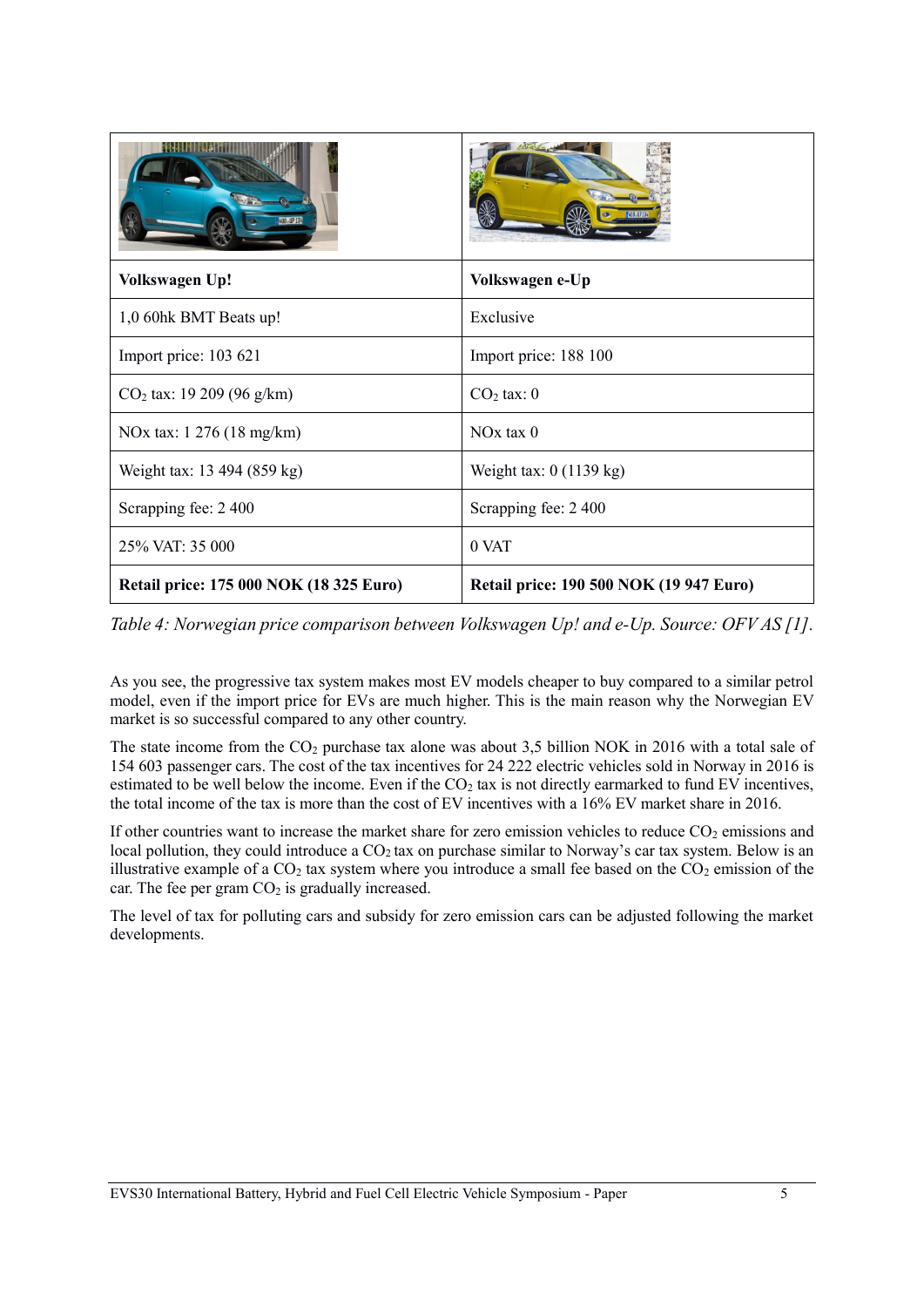

*Figure 4: Illustrative example on how a CO2 car tax system can be introduced in other countries to finance BEV tax incentives in a market introduction phase. Source: Norwegian EV Association.*

In this example (figure 4) we use a car market with about 100 000 new passenger cars sold every year. This number can be scaled up or down depending on the country.

In year 1, the tax is set to 10 Euros per gram  $CO<sub>2</sub>$ . For an average of 100 gram  $CO<sub>2</sub>$  per km this means a tax of 1 000 Euros per vehicle. The total tax income of 100 million Euros can finance a subsidy of 8 000 Euros per electric car, 12 500 BEVs in total that will give an 11% market share in year 1.

In year 4, the tax is increased to 20 Euros per gram  $CO<sub>2</sub>$ . With 70 000 fossil cars sold, the total tax income is 140 million Euros. This can finance 28 000 BEVs with a subsidy of 5000 Euros each increasing the BEV market share to 29%.

In year 8, the tax is set to 25 Euros per gram CO2. Total tax income of 75 million Euros for 30 000 fossil cars sold. A subsidy of 1 200 Euros each for 62 500 BEVs and a 68% BEV market share.

This is a simplified model where we assume an average  $100$  gram  $CO<sub>2</sub>$  per km for new fossil cars. We have not taken into account the transaction cost for the tax collection. This simple illustrative model is available for download [7].

#### **5 Long term effect of EV policy**

Only 4% of the Norwegian EV owners want to switch to a petrol or diesel car if they had to replace their EV tomorrow (figure 5). The owners are also very satisfied with their EV and this can suggest that if you have tried an EV, you will not switch back to the old technology for the rest of your life. This makes the long-term effect of the EV policy underestimated compared to classic economic theory. The EV policy in combination with a carbon tax stimulates to behavioural change with a long-term effect.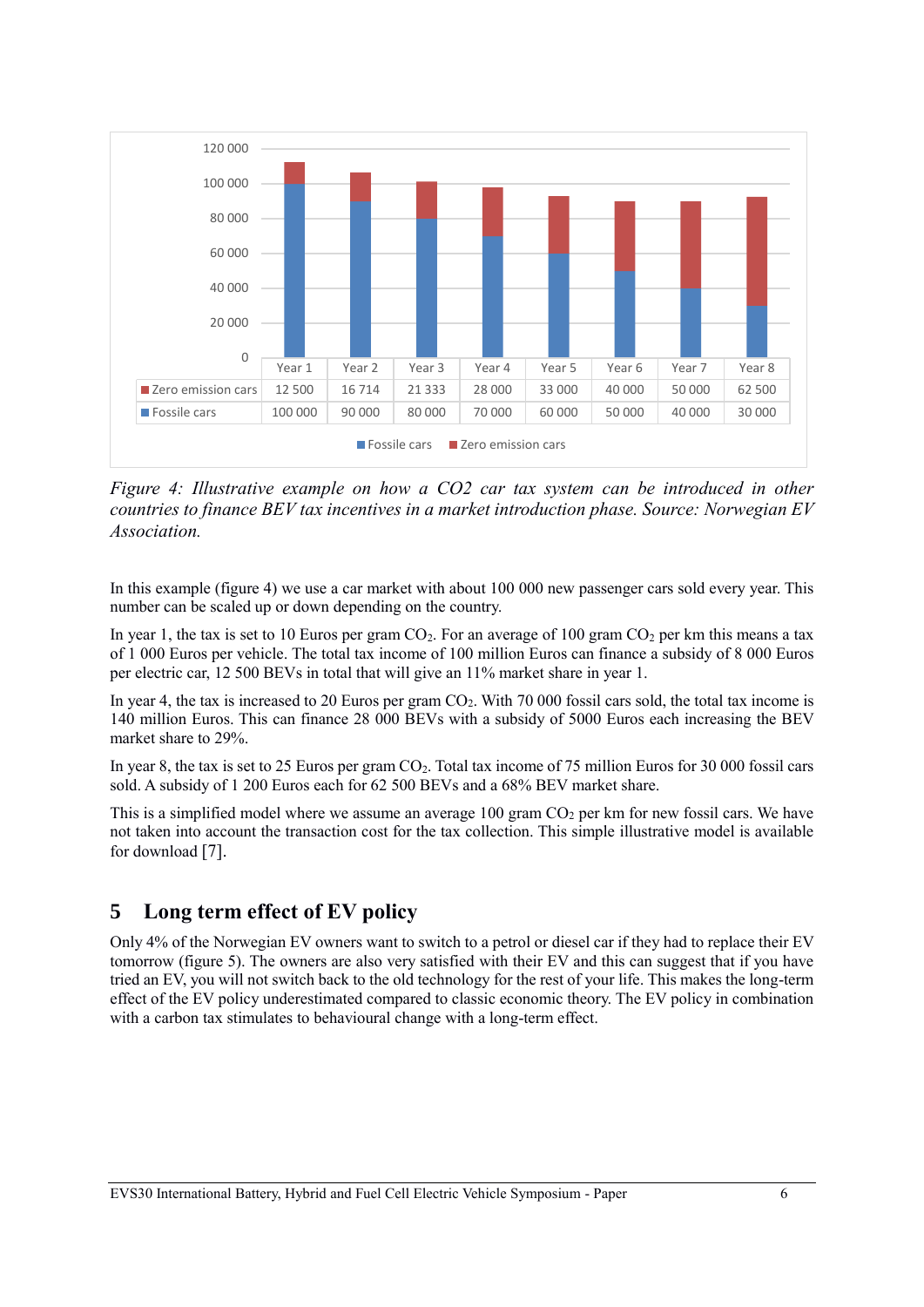

*Figure 5: If you had to replace your electric car tomorrow, it would have been with a… Source: Norwegian EV owner survey 2017 [4].*

The BEV incentives must be powerful at start to have a profound effect on the car market, as the Norwegian case shows. But with a quick shift to zero emissions car market, the incentives can be phased out and the environmental effect will probably remain.

#### **6 Local incentives on toll roads, parking and ferries**

The same principle for car tax system can also be introduced for other incentives like toll roads, parking fees and ferry fees. Norway has so far had zero fees for zero emission vehicles. With a booming EV market, concerns of lost revenues, especially on local levels are growing.

The Norwegian government have decided to implement a national rule that local authorities can introduce fees also on zero emission vehicles, but the fee can never be higher than 50% of standard rates for conventional vehicles. This will give a long-term signal to potential EV buyers that it will always be economic beneficial to own a zero emissions car. If the local governments need to raise fees to increase revenues, the price difference between polluting cars and zero emissions cars can be maintained, thus keeping the incentive intact.

#### **7 Charging infrastructure**

At the current Norwegian early mass market, a national network of fast charging stations is essential. Even if home charging during the night is most common, potential new EV buyers need to be assured that they can refill the battery during the day for longer trips. Also see the paper [8] for more information about this topic.

#### **8 Lessons learned**

The taxation level for new cars in Norway is unlikely to be matched in most other markets. However, it is interesting to examine how other countries learn from the Norwegian case. According to our calculations a relatively modest carbon tax on new cars based on emissions would be sufficient to fund a support scheme for EVs that would be large enough to help the international EV market to gain the necessary momentum to reach economics of scale.

According to the Norwegian EV owners survey 2017, economic incentives are by far the most important reason to convince people to try out a new emission free technology. Once you have tried a BEV, you will not go back to a fossil car.